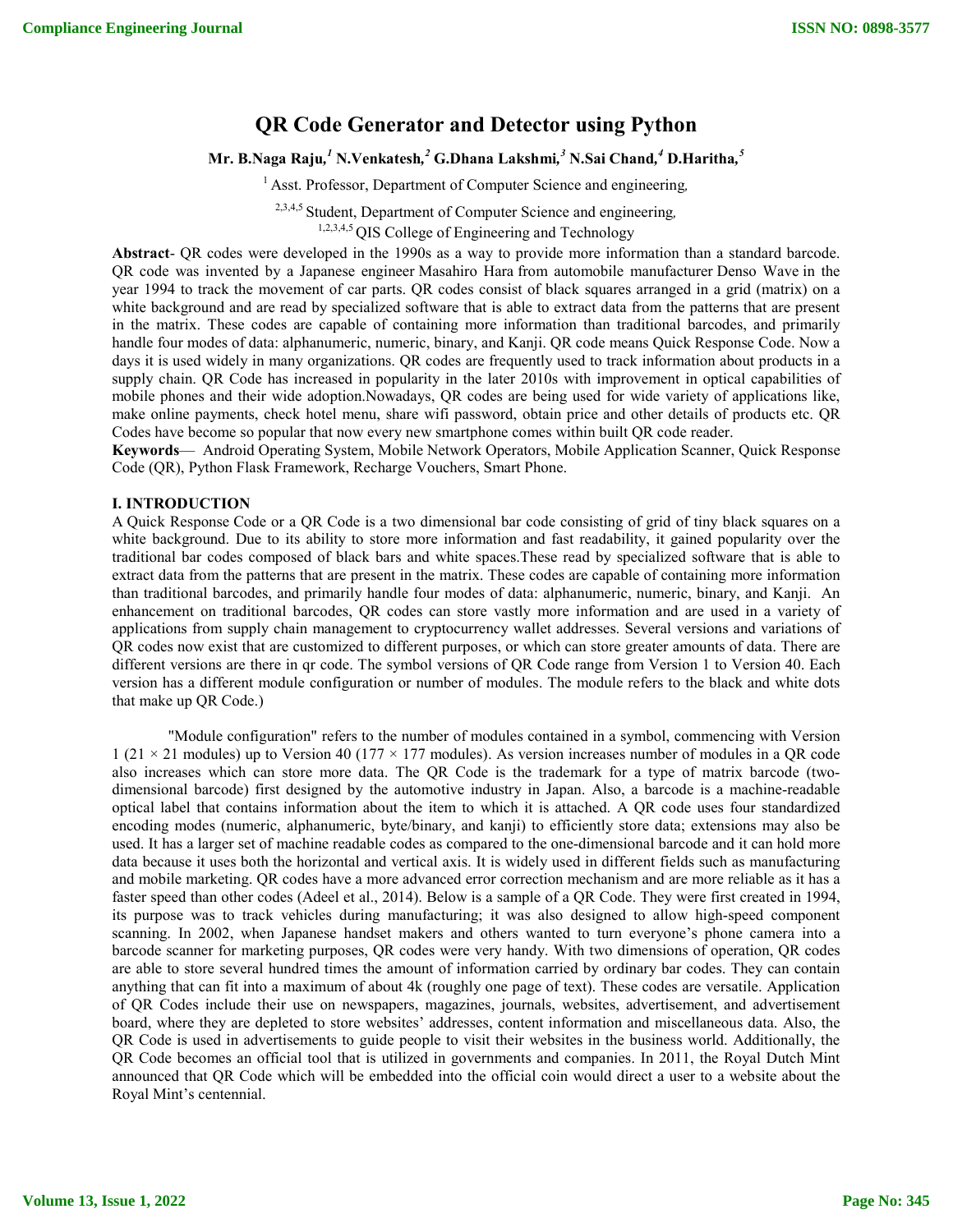The world's largest QR Code is created by Hacherspace and painted on the top of their company's building in Charlotte, North Carolina in (2010). In China, the QR Code is used on the train tickets on the corner of the right bottom and the names of passengers and relevant personal information are also included in this QR Code (Ahamad S. S. et al., 2014). Several pricing models have been postulated for services provided by MNOs. These include Prepay and Post-pay Pricing Model, Smart Data Pricing (SDP) model, Bundling Strategy based SDP, Micro-billing framework, Sealed-bid auction-based pricing, Sealed-bid reverse auction-based pricing, Cost-based pricing, Stackelberg game-based pricing, metered charging, Hybrid pricing model, Pay-asyou-go, Post-Paid and Pre-Paid. However, the most frequently used pricing model used in Nigeria is the prepaid and post-paid pricing models. For any of these pricing models, an exchange of cash for intended services is expected (Lu et al., 2017). Post-paid pricing model is an account-based model where subscribers are expected to deposit any amount into the MNOs bank account. However, with the pre-paid option, subscribers are expected to acquire the respective MNOs recharge vouchers. After acquisition, subscribers are expected to scratch the vouchers for the recharge codes to be revealed (Susono and Shimomura, 2006). The revealed recharge codes are then subsequently entered into the subscribers' mobile devices. A lot of time is consumed in this process which is prone to error as the recharge code may have up to a sequence of sixteen numbers. Repeatedly entering wrong recharge pins three times may lead to the blockage of individual's mobile line. Furthermore, the scratched recharge pins must be entered in a MNOs specified format. For instance, MTN Nigeria communications expects her subscribers to use \*555\*recharge code# for their payment while GLO expects a subscriber to use \*123\*recharge\_code#. Airtel expects a subscriber to use \*126\*recharge\_code# while EMTS expects \*222\*recharge\_code# to be used by a subscriber (Frank et al., 2011). As simple as these steps seem to be, not all subscribers can accurately employ the payment method which has led to errors and subsequent forfeiture of the acquired recharge pins as the case may be. The objective of this study is to use a Python Flask Programming language in designing the QR Code mobile network operating recharge system, that is, a mobile application that can read, decode and upload the mobile network operator (MNOs) recharge code. The development and use of QR codes was catalyzed by the need to speed up the transaction process by reducing the number of user inputs when recharging with any of the mobile network services like MTN.

#### **II. RELATEDWORKS**

In existing system QR code is simple and is used in areas of for tracking labeled industrial and commercial products, advertising and marketing, sale of goods, identification of business cards, bank accounts, immigration stamps, in general in many situations, where sharing of information about any object is required. The object information or details are encoded in QR code.

In existing system the QR code is version 1 QR code, which consisting of only 21 module. The module refer to the white and black dots that make up QR code. QR code symbol version 1 has minimum data capacity according to the amount of data, character type and error correction level. In other words, as the amount of data increases. More modules are required. So version 1 QR code is not supported for large data. Along with this, security is one of the drawback

#### **III. PROPOSED SYSTEM ARCHITECTURE**

To overcome the problems faced in the existing system, we proposed a new system ie advance QR code which can create a QR code for larger data. This system can create QR of different versions. The amount of data that can be stored in the QR code symbol depends on the datatype (*mode*, or input character set), version (1, ..., 40, indicating the overall dimensions of the symbol, i.e.  $4 \times$  version number + 17 dots on each side), and error correction level. The maximum storage capacities occur for version 40 and error correction level L (low), denoted by 40-L. Python Flask Framework: Flask is a micro web framework written in Python. It is classified as a micro framework because it does not require particular tools or libraries. It has no database abstraction layer, form validation, or any other components where pre-existing third-party libraries provide common functions. However, Flask supports extensions that can add application features as if they were implemented in Flask itself. It provides the user with libraries, modules and tools to help build WebApplications such as a blog or wiki. The unit testing of the developed mobile network recharge voucher application was carried out using Python flask frame work. Python flask is a unit testing framework that provides a Java Virtual Machine (JVM) compliant version of the Android Mobile Scanner App. This permits developers to write codes to test each units of their android application and run them on android studio MVC IDE while still using the Android Application Program Interface (API). Python flask is an interpreter, high-level, general-purpose dynamic programming language used for everything, from server automation to data science. It is an open-source software. Python is a great language for beginners, because it is easy to read and understand. You can also do so many things with Python flask that makes it easier to stick with the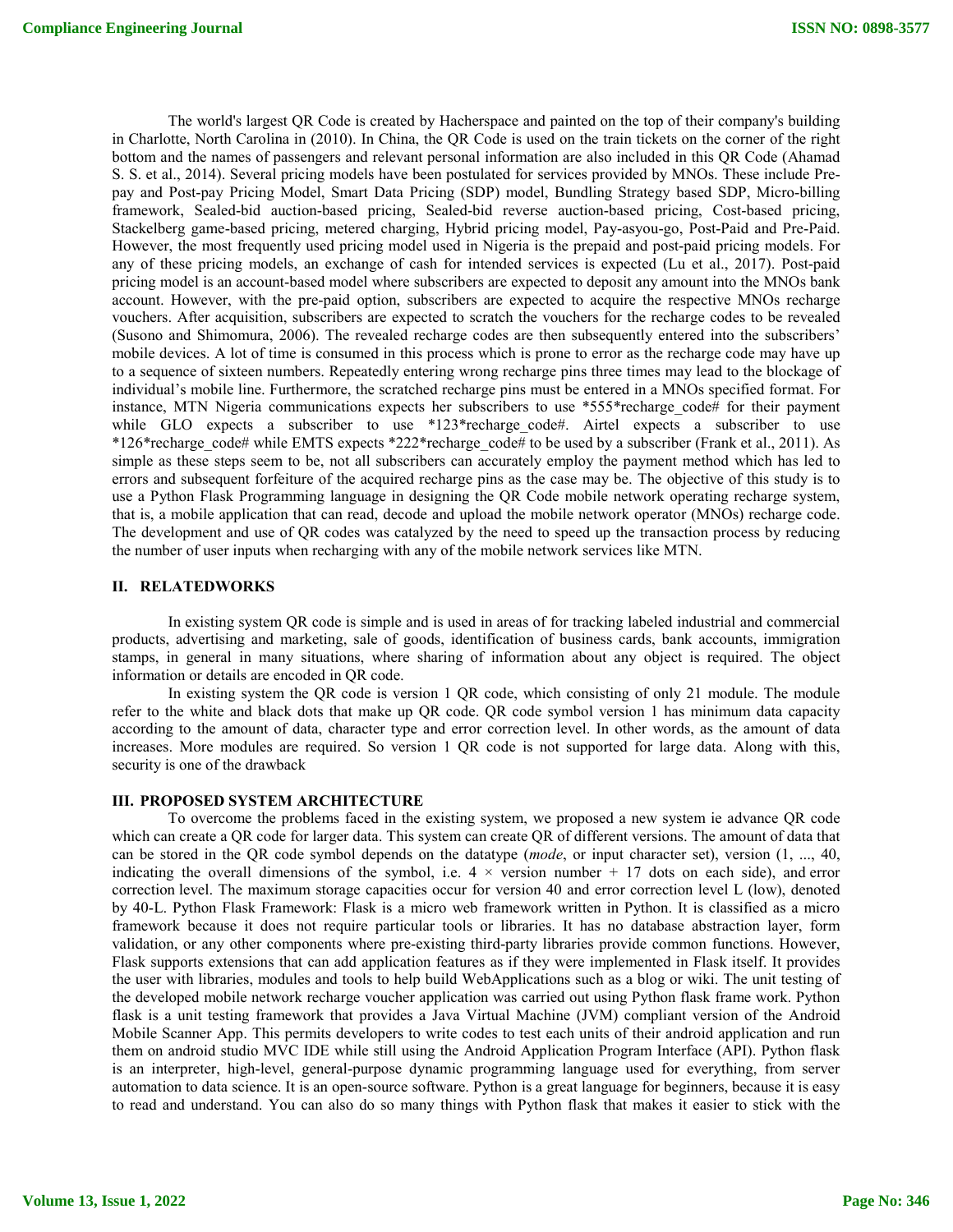language for quite a while before needing something else. Python finds itself at home when creating Web Apps like Instagram and helping researchers make sense of their data (Susono, et al, 2006). The syntax in python helps the programmers to do coding in fewer steps as compared to java or C++. Debugging can be done easily with this language too. Python also processes XML and other markup languages as it can run on all modern operating systems through same byte code. The programming language used in this project is Python Flask Programming. We also made use of HTML, CSS, Bootstrap, and Java Script, and we made use of the Notepad ++ 6.7 as the code editing environment (Sowern, 2011). Additionally, C-Sharp Programming Language was used. The C# is a hybrid of C and  $C++$ , it is a Microsoft programming language developed to compete with Sun's Java language.  $C\#$  is an objectoriented programming language used with XML-based Web services on the .NET platform and designed for improving productivity in the development of Web applications.

Maximum character storage capacity (40-L)

| Input mode          | Max. characters | Bits/char.     | Possible characters, default encoding                      |
|---------------------|-----------------|----------------|------------------------------------------------------------|
| <b>Numeric only</b> | 7,089           | $3\frac{1}{3}$ | 0, 1, 2, 3, 4, 5, 6, 7, 8, 9                               |
| Alphanumeric        | 4.296           | $5\frac{1}{2}$ | 0-9, A-Z (upper-case only), space, \$, %, *, +, -, ., /, : |
| <b>Binary/byte</b>  | 2.953           | 8              | ISO 8859-1                                                 |
| Kanji/kana          | 1.817           | 13             | <b>Shift JIS X 0208</b>                                    |

character refers to individual values of the input mode/datatype



### Fig.2 Different QR codes

Two-dimensional (2D) matrix codes are a way how to efficiently store data that are machine readable. Thanks to the great spread of smartphones, 2D matrix codes have found application in many areas of life and industry. QR (quick response) Code was invented in 1994 by Denso Wave for the automotive industry in Japan, but nowadays has much wider usage. They are widely used in segments such as manufacturing, logistics, sales, media, advertising, tourism, e-commerce, identification, and authentication [1,2]. The QR Code often contains additional information about the product, the object or the place where it is located. However, they can also be a URL to a web page, Global Positioning System (GPS) coordinates, contact details, delivery address, payment instructions, etc. QR codes belong to a group of 2D matrix codes (similarly the data matrix codes). Traditional QR code (QR code Model 1 and Model 2) has a square shape and on its three corners are typical square-shaped patterns—finder patterns (FP), which are used to locate the code and to determine its dimensions and rotation.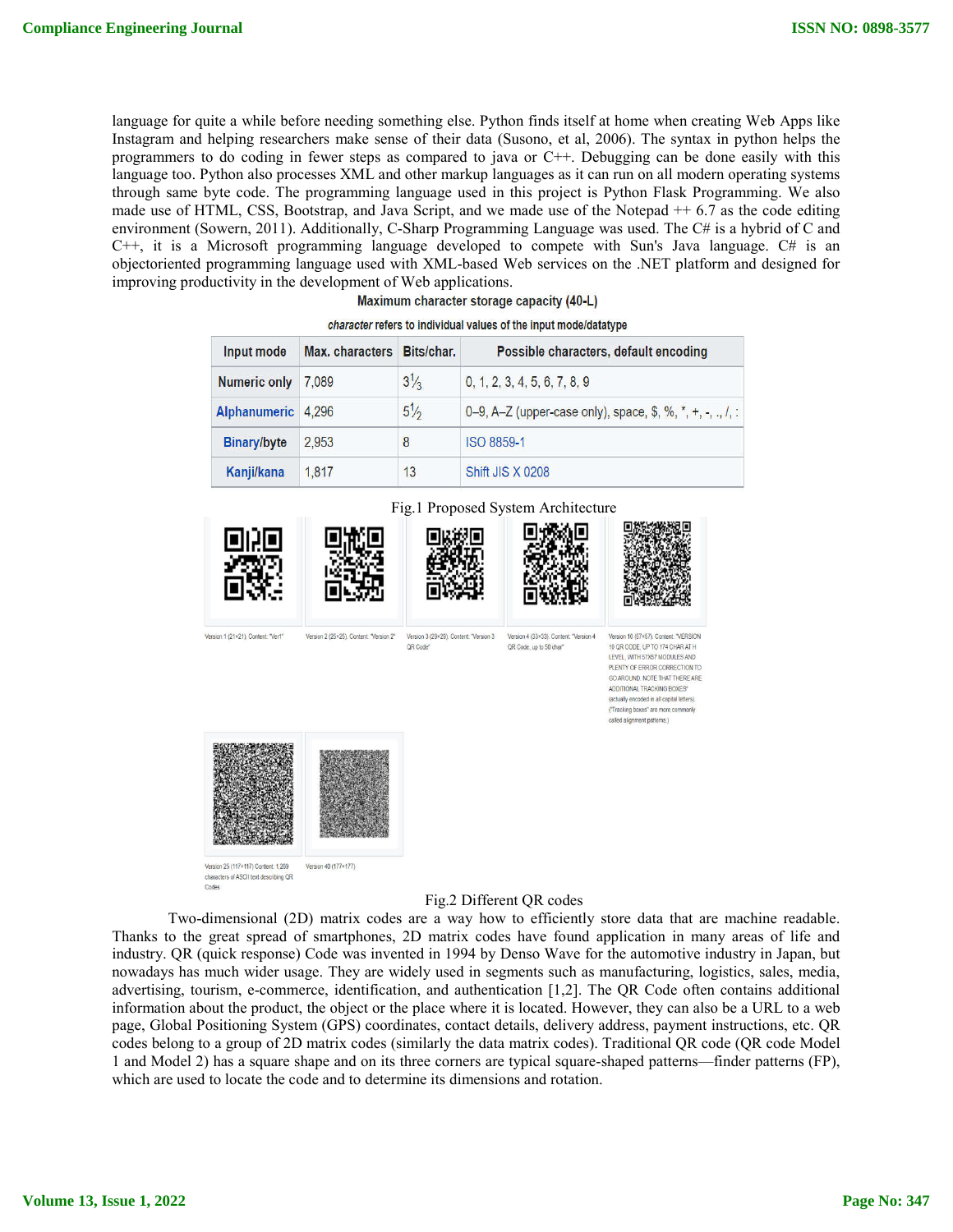

Fig.3 Block diagram of proposed system

### **IV. RESULTS AND DISCUSSION**

In Generator module, we import predefined module qrcode. Generator module receives the input from the main module and generate the QR code, It store the generated QR code in hard disk in .png format.

## **qrcode module:**

qrcode module is used to make qrcode by using predefined function "qrcode.QRCode()".

- This function has 4 parameters:
	- Version
	- **Error** correction
	- box\_size
	- border

**Version:** The version parameter is an integer from 1 to 40 that controls the size of the QR Code (the smallest, version 1, is a 21x21 matrix). Set to None and use to fit parameter when making the code to determine this automatically.

Error correction: The error correction parameter controls the error correction used for the QR Code. The following four constants are made available on the qrcode package:

- **ERROR\_CORRECT\_L:** About 7% or less errors can be corrected.
- **ERROR\_CORRECT\_M**: About 15% or less errors can be corrected. (Default)
- **ERROR CORRECT Q:** About 25% or less errors can be corrected.
- **ERROR\_CORRECT\_H:** About 30% or less errors can be corrected.

**Box** size: The box size parameter controls how many pixels each "box" of the QR code is.

**Border:** The border parameter controls how many boxes thick the border should be (the default is 4, which is the minimum according to the specs).

- The QRCode object has the following functions which can be used to create the QR Code. *i.* add data
	-

The content of the QR code can be passed as an argument to this function.

*ii.* make

- If you are not sure about which version of QR code to use, the version can be set automatically by:
- *a.* setting *version* parameter to *None* and
- *b.* seting *fit* parameter of *make* to *True.*
- *iii.* make image

This function generates the QR code. It can also be used to set the fill color and background color of the QR code using *fill\_color* and *back\_color* arguments. In Detector module, we import predefined module cv2.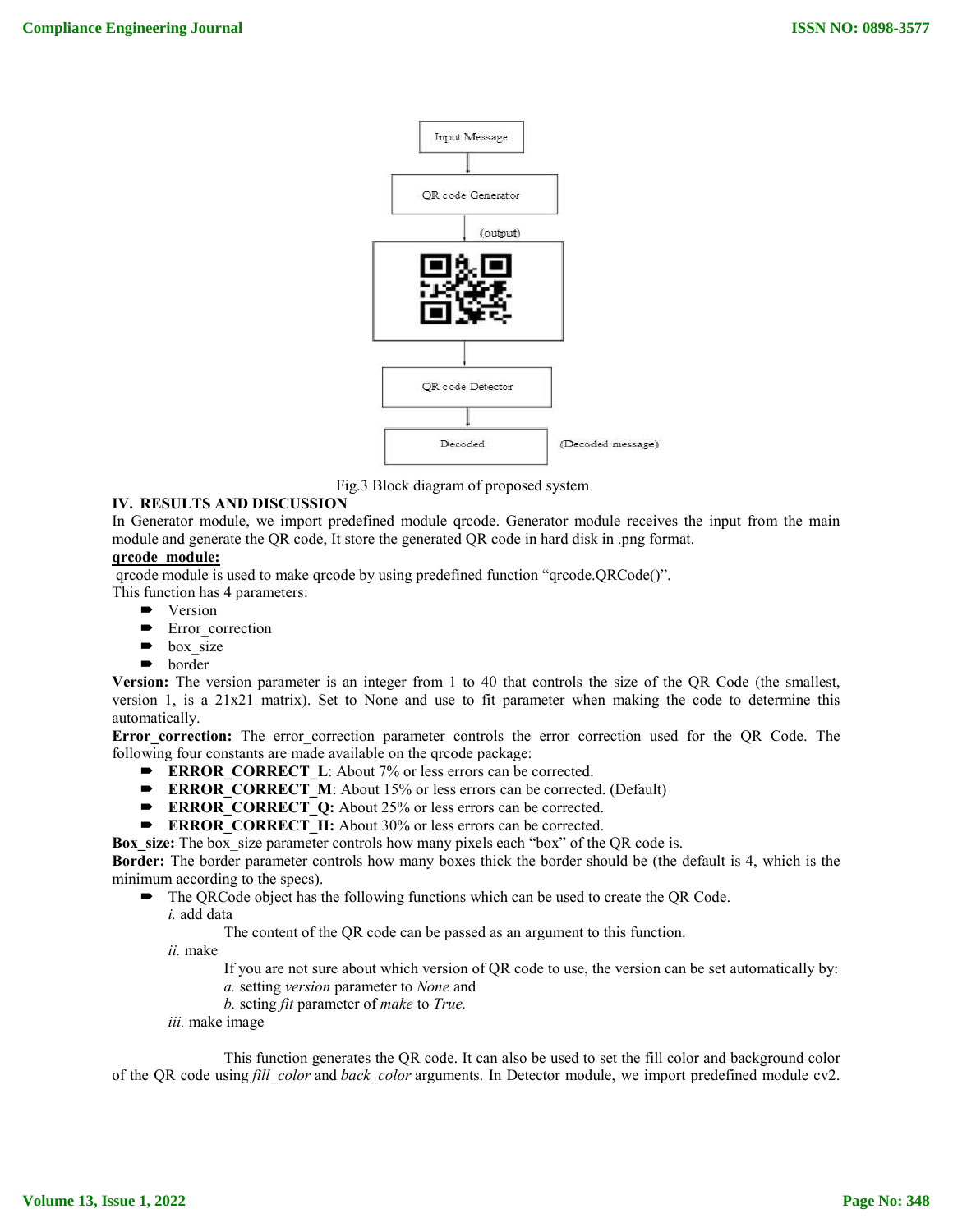detector module receives the input of .png formatted QR code from main module, decode the QR code and prints the data. Detect and decode is used to detectect in img which contaion Qrcode **Syntax:**

retval, points, straight\_qrcode=cv.QRCodeDetector.detectAndDecode(img[, points[, straight\_qrcode]]) **Parameters:**

img grayscale or color (BGR) image containing QR code. points optional output array of vertices of the found QR code quadrangle. Will be empty if not found. straight\_qrcode The optional output image containing rectified and binarized QR code

# **V. FUTURE SCOPE AND CONCLUSION**

"Quick Response" (QR code) is a matrix code. As compared to one dimensional barcodes it must store huge volume of information and using any handheld devices like Smartphones it must be decrypted at high speed. These two points are taken into consideration while designing two dimensional matrix codes. When a bar-code contains vital information or privacy information, the chance of security becomes a very important aspect. Because QR codes merely feature a square bar-code with a distinctive pattern, individuals are not aware if the code can take them to respectable information or misguide them to a website loaded with malware. Now of late, a QR code is applied in several application streams associated with promoting, security, lecturers etc. and gain popularity at a really high pace. Gradually more people are getting familiar with this technology and use it accordingly. The popularity of QR code grows swiftly with the growth of smartphone users and thus the QR code is briskly arriving at high levels of acceptance worldwide. With the wide implementation of QR code, the protection feature of QR code is serious, like data leakage and data alteration. This paper emphasizes on the analysis of QR code and its applications.This platform could be used by different security conscience organizations. Text files or password system could be encrypted into QR Code and be read by a mobile device, etc. The work is achieved by the use of python flask framework which is the main interface for generating the QR Codes. The system will have a login access point to prevent unauthorized user to have access to the QR code generating session. They generate QR Code one after the other in other to store the encrypted string into Sqlite Database Models. On the other hand, a mobile QR code scanner makes it easier to use mobile application to identify the encrypted code. This work has introduced a Quick Response (QR) Code generator with Mobile Scan Application for Mobile Network Recharge Operations. It has successfully demonstrated how QR codes can be used to secure Mobile Network recharge vouchers with a view to prevent unauthorized access to recharge pins that has characterized the existing recharge voucher patterns. The standalone software application developed was used to generate the QR code while the mobile application introduced was used to read the recharge code information embedded in form of QR code. The advent of smartphones with powerful features like mega pixel camera has also made the QR code scanning process easier contributing to its wide usage and acceptability. This has shown that QR code can find practical applications in mobile network recharge operation services This system as it is based on MTN network can only generate N100, N200, N400, QR recharge code. However, the software application can be improved upon to generate N750, N1500, etc recharge coupons as well as other coupons for other mobile networks, like globacom, 9mobile, etc.

We have proposed and tested a precise and fast method for the location of perspective-distorted 2D QR Codes in arbitrary images under various lighting conditions. This method is suitable for localization of single or multiple QR Codes in low-resolution images as well as for real time processing. The proposed methods use typical position detection patterns of QR Codes so-called finder patterns to identify three corners of QR Codes in an image. For distorted QR Codes perspective transformation must be set-up. The optimal position of the fourth corner of the QR Code is determined by analyzing the direction of horizontal and vertical edges and by maximizing the standard deviation of horizontal and vertical projections of these edges. Prerequisites of our method are the existence of intact finder patterns and quiet zones around a QR Code. The novelty of our method lies in the way the bounding box of a QR Code is determined, especially for perspective-distorted QR Codes and how variable-sized modules are handled. This method was validated on the testing set consisting of synthetic and also real world samples and it was compared with competitive solutions. The experimental results show that our method has a great detection rate. Unlike other articles, we consider a QR Code to be successfully recognized only if it is also decoded, not just localized. Precise localization is a necessary but not sufficient condition for successful decoding.

#### **REFERENCES**

[1] Adeel U., Yang S., McCann, J. A. (2014). Self-Optimizing Citizen-centric Mobile Urban Sensing Systems. Proceedings of the 11th International Conference on Autonomic computing (pp.161-167).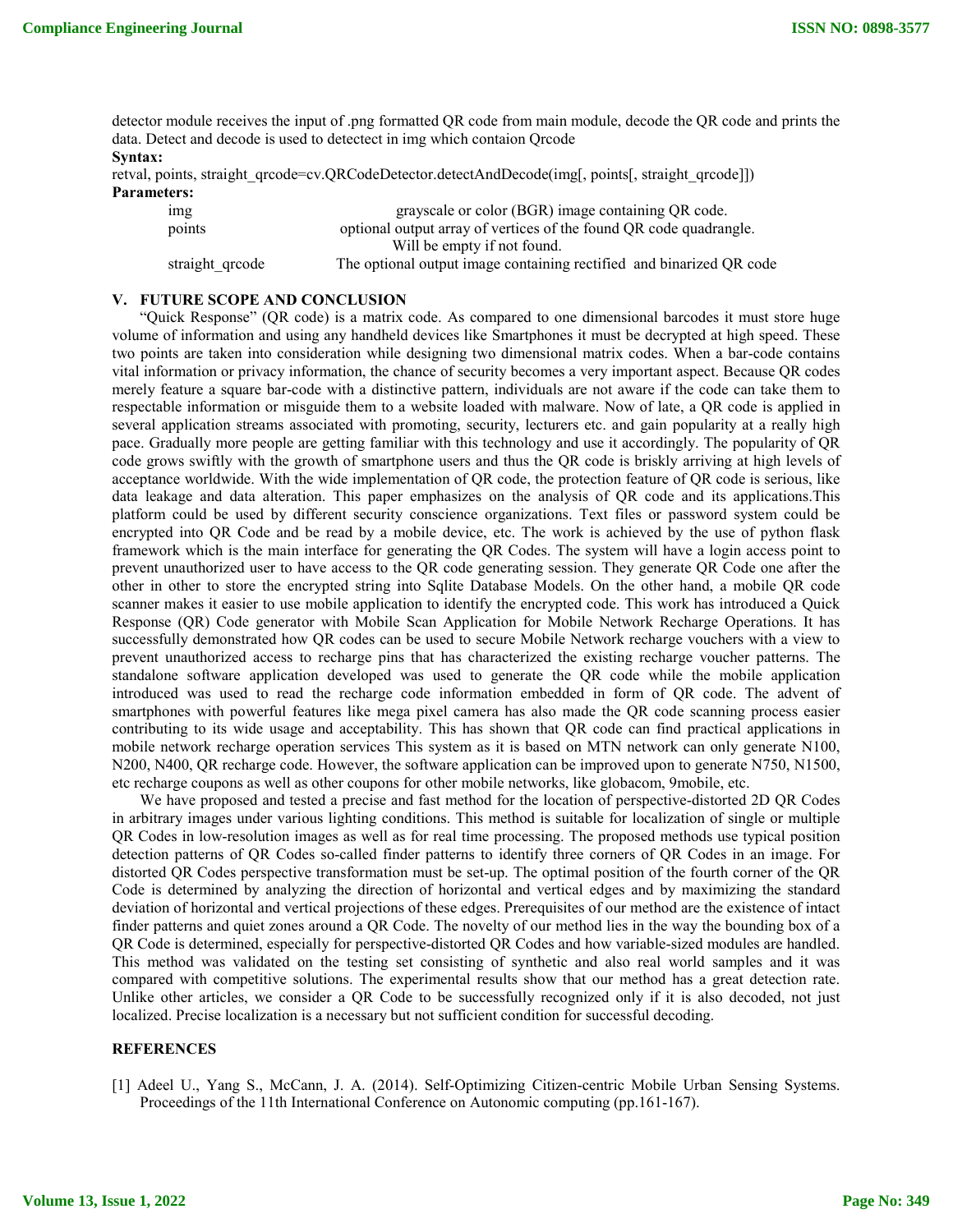- [2] Ahamad S. S., Udgata S. K., Nair M. (2014). A Secure Lightweight and Scalable Mobile Payment Framework (pp. 545–553). Springer, Cham. https://doi.org/10.1007/978-3- 319-02931-3\_62.
- [3] Badra M., and Badra R. B. (2016). A Lightweight Security Protocol for NFC-based Mobile Payments. Procedia Computer Science, 83(Ant), 705–711.
- [4] Bojjagani S., and Sastry V. N. (2017). A secure end-to-end SMS-based mobile banking protocol. International Journal of Communication Systems, (January), 1–19. https://doi.org/10.1002/dac.3302.
- [5] Dierks T., and Rescorla E. (2017). The Transport Layer Security (TLS) Protocol Version 1.2. Retrieved. Fei J., and Liu R. (2015). Drug-laden 3D biodegradable label using QR code for anti-counterfeiting of drugs. Materials Science & Engineering C, 63, 657–662. https://doi.org/10.1016/j.msec.2016.03.004.
- [6 ]Fong S., and Lai E. (2005). Mobile Mini-payment Scheme Using SMS-Credit. Computational Science and Its Applications – ICCSA 2005. ICCSA 2005. Lecture Notes in Computer Science, 3481, 1106–1114.
- [7] Frank I., Samuel J., and Emmanuel A. (2011). Online Mobile Phone Recharge System in Nigeria. European Journal of Scientific Research, 60(2), 295–304.
- [8] Fun T. S., Beng L. Y., and Razali M. N. (2018). Review of Mobile Macro-Payments Schemes. Journal of Advances in Anale. Seria Informatică. Vol. XVI fasc. 1 – 2018 Annals. Computer Science Series. 16th Tome 1st Fasc. – 2018.
- [9] Liébana-Cabanillas F., De Luna I. R., and Montoro F. (2017). Intention to use new mobile payment systems: a comparative analysis of SMS and NFC payments. Economic Research-Ekonomska Istraživanja, 30(1), 724– 742.
- [10] Lisoněk D., and Drahanský M. (2008). SMS Encryption for mobile communication. Proceedings International Conference on Security Technology, SecTech 2008, 198–201. https://doi.org/10.1109/SecTech.2008.48.
- [11] Lombardo, Nancy T, Anne Morrow, and Jeanne Le Ber. (2012). "Rethinking Mobile Delivery: Using Quick Response Codes to Access Information at the Point of Need." Medical Reference Services Quarterly. 31.1.
- [12] Lou L., Tian Z., and Koh J. (2017). Tourist Satisfaction Enhancement Using Mobile QR Code Payment: An Empirical Investigation, 9(1186), 1–14. https://doi.org/10.3390/su9071186.
- [13] Lu J., Yang Z., Yuan W., Li L., Chang C. C., et al. (2017). Multiple Schemes for Mobile Payment Authentication Using QR Code and Visual Cryptography. Mobile Information Systems, 2017, 1–13. https://doi.org/10.1155/2017/4356038.
- [14] Lu Y., Yang S., Chau P. Y. K., and Cao Y. (2011). Dynamics between the trust transfer process and intention to use mobile payment services: A cross-environment perspective. Information and Management,48(8),393–403. https://doi.org/10.1016/j.im.2011.09.006.
- [15] Lugo K. (2012). Enhancing public-private partnerships through SMS Vouchers, 10, 666–671. https://doi.org/10.1016/j.procs.2012.06.085.
- [16] Madureira A. (2017). Factors that hinder the success of SIMbased mobile NFC service deployments. Telematics and Informatics, 34(1), 133–150.
- [17] Mei L., Li W., and Nie K. (2013). Pricing Decision Analysis for Information Services of the Internet of Things Based on Stackelberg Game. In Proceedings of 2nd International Conference on Logistics, Informatics and Service Science (pp. 1097–1104). https://doi.org/10.1007/978-3-642-32054-5.
- [18] Meng J. M. J. and Ye L. Y. L. (2008). Secure Mobile Payment Model Based on WAP. Fourth International Conference on Wireless Communications, Networking and Mobile Computing,1–4. https://doi.org/10.1109/WiCom.2008.2121.
- [19] Mihailescu M., and Teo Y. M. (2010). Dynamic resource pricing on federated clouds. CCGrid 10th IEEE/ACM International Conference on Cluster, Cloud, and Grid Computing, 513–517. https://doi.org/10.1109/CCGRID.2010.123.
- [20] Mohammad N., Barua A., and Arafat M. A. –(2013). smart prepaid energy metering system to control electricity theft. In Proceedings of 2013 International Conference on Power, Energy and Control, ICPEC 2013 (pp. 562–565).
- [21] Mohamud, A. (2012). "QR Code Usage among European Smartphone Owners Doubles Over Past Year",comScore, Inc. NASDAQ: SCOR. [Online] Available: http://www.comscore.com/Insights/PressReleases/2012/9/QR-Code-Usage-Among-EuropeanSmartphone-Owners-Doubles-Over-Past-Year.
- [22] Ozkaya H. E., Roxas J., Bryant F., Whitson D. (2015). Factors affecting consumer usage of QR codes. Journal of Direct, Data and Digital Marketing Practice, 16(3), 209–224. https://doi.org/10.1057/dddmp.2015.18.
- [23] Probst, A. (2012). "The Expectations of Quick Response (QR) Codes in Print Media: An Empirical Data Research Anthology", UW-L Journal of Undergraduate Research XV, PP. (1-13).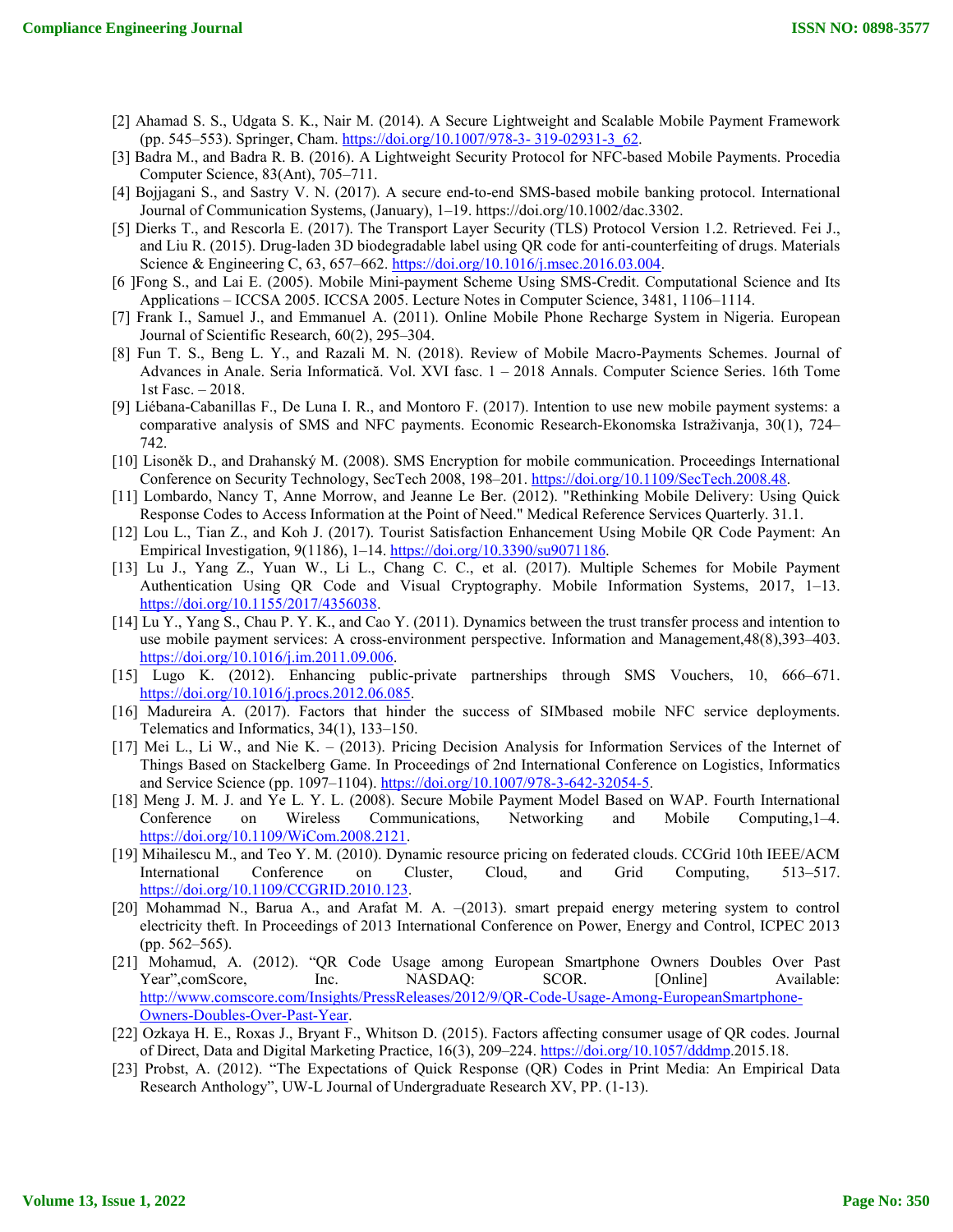- [24] Pukkasenung P., and Chokngamwong R. (2016). Review and Comparison of Mobile Payment Protocol. Advances in Parallel and Distributed Computing and Ubiquitous Services, 368. https://doi.org/10.1007/978- 981-10-0068-3.
- [25] Sowern, S. (2011). "Beyond the simple codes: QR codes in education", Proceedings ascilite Hobart: Concise Paper, PP. (1157-1161).
- [26] Susono, H. and Shimomura, T. (2006). " Using Mobile Phones and QR Codes for Formative Class Assessment", Current Developments in Technology-Assisted Education, Vol. 2, PP. (1006-1010).
- [27] Sutheebanjard, P. and Premchaiswadi, W.(2010). "QR-Code Generator" In Proc. of IEEE, 8th International Conference on ICT and Knowledge Engineering.
- [28] Frankovsky, P.; Pastor, M.; Dominik, L.; Kicko, M.; Trebuna, P.; Hroncova, D.; Kelemen, M. Wheeled Mobile Robot in Structured Environment. In Proceedings of the 12th International Conference ELEKTRO, Mikulov, Czech Republic, 21–23 May 2018.
- [29] Božek, P.; Nikitin, Y.; Bezák, P.; Fedorko, G.; Fabian, M. Increasing the production system productivity using inertial navigation. Manuf. Technol. 2015, 15, 274–278.
- [30] Denso Wave Incorporated: What Is a QR Code? Available online: http://www.qrcode.com/en/about/ (accessed on 6 September 2018).
- [31] Denso Wave Incorporated: History of QR Code. Available online: http://www.qrcode.com/en/history/ (accessed on 6 September 2018).
- [32]Lin, J.-A.; Fuh, C.-S. 2D Barcode Image Decoding. Math. Probl. Eng. 2013, 1–10. [CrossRef]
- [33]Li, S.; Shang, J.; Duan, Z.; Huang, J. Fast detection method of quick response code based on run-length coding. IET Image Process. 2018, 12, 546–551. [CrossRef]
- [34]Belussi, L.F.F.; Hirata, N.S.T. Fast component-based QR Code detection in arbitrarily acquired images. J. Math. Imaging Vis. 2013. [CrossRef]
- [35]Bodnár, P.; Nyúl, L.G. Improved QR Code Localization Using Boosted Cascade of Weak Classifiers. Acta Cybern. 2015, 22, 21–33. [CrossRef]
- [36]Tribak, H.; Zaz, Y. QR Code Recognition based on Principal Components Analysis Method. Int. J. Adv. Comput. Sci. Appl. 2017, 8. [CrossRef]
- [37]Tribak, H.; Zaz, Y. QR Code Patterns Localization based on Hu Invariant Moments. Int. J. Adv. Comput. Sci. Appl. 2017. [CrossRef]
- [38]Ci a zy 'nski, K.; Fabija 'nska, A. Detection of QR-Codes in Digital Images Based on Histogram Similarity. Image Process. Commun. 2015, 20, 41–48. [CrossRef]
- [39]Szentandrási, I.; Herout, A.; Dubská, M. Fast Detection and Recognition of QR Codes in High-Resolution Images. In Proceedings of the 28th Spring Conference on Computer Graphics; ACM: New York, NY, USA, 2012.
- [40]Gaur, P.; Tiwari, S. Recognition of 2D Barcode Images Using Edge Detection and Morphological Operation. Int. J. Comput. Sci. Mob. Comput. IJCSMC 2014, 3, 1277–1282.
- [41]Kong, S. QR Code Image Correction based on Corner Detection and Convex Hull Algorithm. J. Multimed. 2013, 8, 662–668. [CrossRef]
- [42] Sun, A.; Sun, Y.; Liu, C. The QR-Code Reorganization in Illegible Snapshots Taken by Mobile Phones. In Proceedings of the 2007 International Conference on Computational Science and its Applications (ICCSA 2007), Kuala Lumpur, Malaysia, 26–39 August 2007; pp. 532–538.
- [43]Hansen, D.K.; Nasrollahi, K.; Rasmussen, C.B.; Moeslund, T.B. Real-Time Barcode Detection and Classification using Deep Learning. IJCCI 2017, 1, 321–327.
- [44]Zharkov, A.; Zagaynov, I. Universal Barcode Detector via Semantic Segmentation. In Proceedings of the 2019 International Conference on Document Analysis and Recognition (ICDAR), Sydney, Australia, 20–25 September 2019; pp. 837–843.
- [45]Chou, T.-H.; Ho, C.-S.; Kuo, Y.-F. QR Code Detection Using Convolutional Neural Networks. In Proceedings of the 2015 International Conference on Advanced Robotics and Intelligent Systems (ARIS), Taipei, Taiwan, 29–31 May 2015; pp. 1–5. [CrossRef]
- [46]Kurniawan, W.C.; Okumura, H.; Muladi; Handayani, A.N. An Improvement on QR Code Limit Angle Detection using Convolution Neural Network. In Proceedings of the 2019 International Conference on Electrical, Electronics and Information Engineering (ICEEIE), Denpasar, Bali, Indonesia, 3 October 2019; pp. 234–238. [CrossRef]
- [47]Lopez-Rincon, O.; Starostenko, O.; Alarcon-Aquino, V.; Galan-Hernandez, J.C. Binary Large Object-Based Approach for QR Code Detection in Uncontrolled Environments. J. Electr. Comput. Eng. 2017, 2, 1–15. [CrossRef]